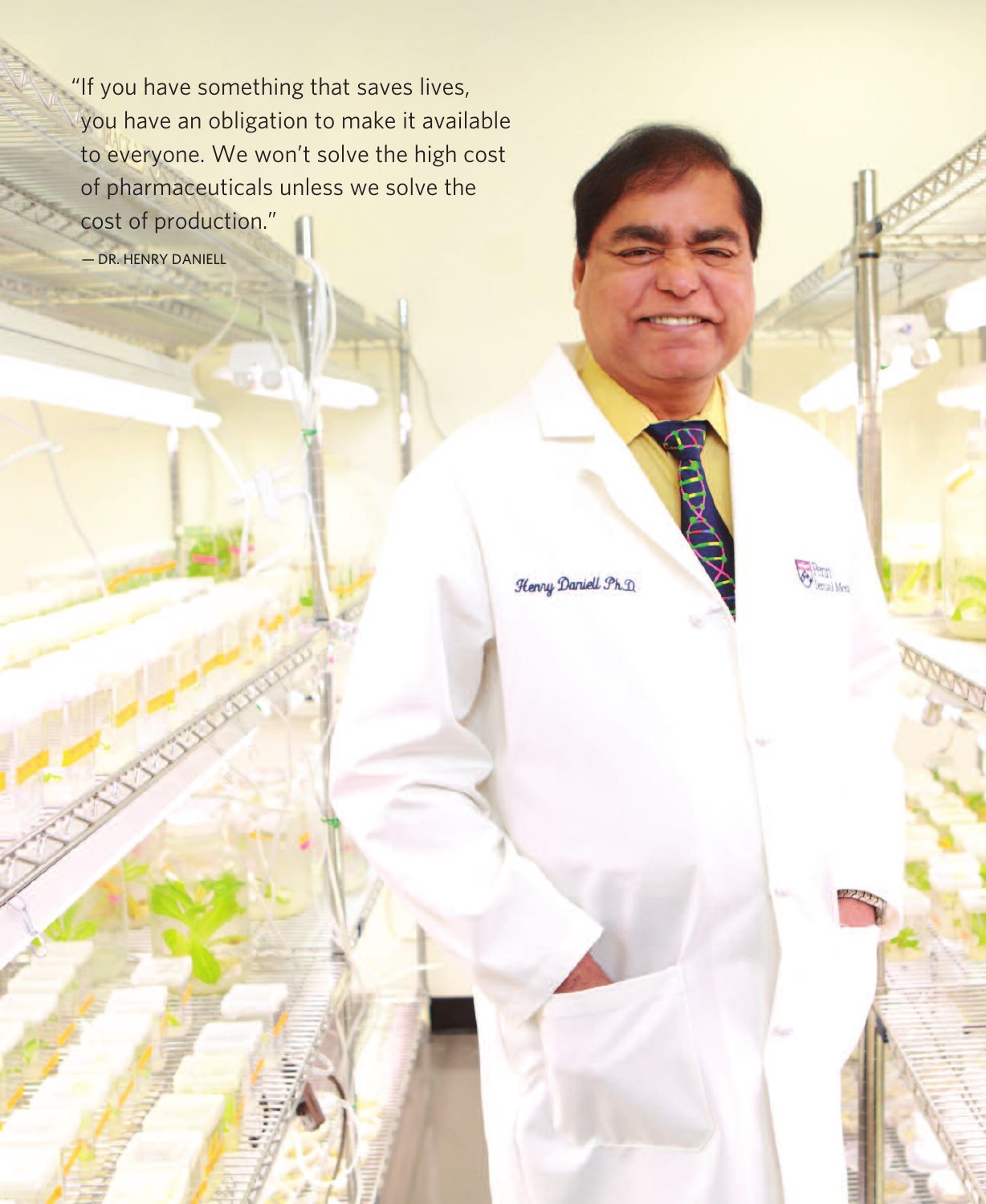# GREENVACCINES

### DELIVERING DRUGS WITH PLANTS, DR. HENRY DANIELL AIMS TO SAVE LIVES

OPPOSITE: Henry Daniell, PhD, joined Penn Dental Medicine this June as Professor, Departments of Biochemistry and Pathology, and Director of Translational Research. Pictured in his lab where therapeutic proteins are introduced into plant cells and the specially engineered plants are grown, harvested, and encapsulated. This plant-based system has been shown to be effective in producing and delivering vaccines, insulin, and in the treatment of autoimmune disorders.

YOU MIGHT SAY that Dr. Henry Daniell, who recently joined the faculty of Penn Dental Medicine, has a green thumb. The plants he grows, however, are far from your garden variety greens. Packed with human genes, his specially engineered plants offer a novel platform for producing and delivering pharmaceuticals.

Dr. Daniell, a plant molecular biologist, pursued basic science research after earning a biochemistry Ph.D. from Madurai Kamaraj University in his native India. Yet he began to think more expansively about his work upon recognizing what he perceived as a human-rights injustice: the sky-high costs of medications taken for chronic or lengthy illnesses. Drugs costs soar in part due to complex production and delivery systems, which may involve fermentation, purification, sterilization, injection, and cold storage and transportation.

"Interferon, a common cancer drug, for example, costs \$30,000 to \$40,000 for a fourmonth treatment, and a third of the global population earns \$2 or less a day," says Dr. Daniell. "To me, there is something morally not right about that. If you have something



that saves lives, you have an obligation to make it available to everyone. We won't solve the high cost of pharmaceuticals unless we solve the cost of production."

That's why, when Dr. Daniell got his first faculty position two decades ago, he formulated an idea for new ways of making proteins for human therapeutics: producing them in plant cells.

His outside-the-box thinking has since turned lettuce leaves into drug-delivery systems, with results that have the potential to make disease treatment and prevention affordable and accessible to a global population—and, possibly, even more effective. Now, as Professor, Departments of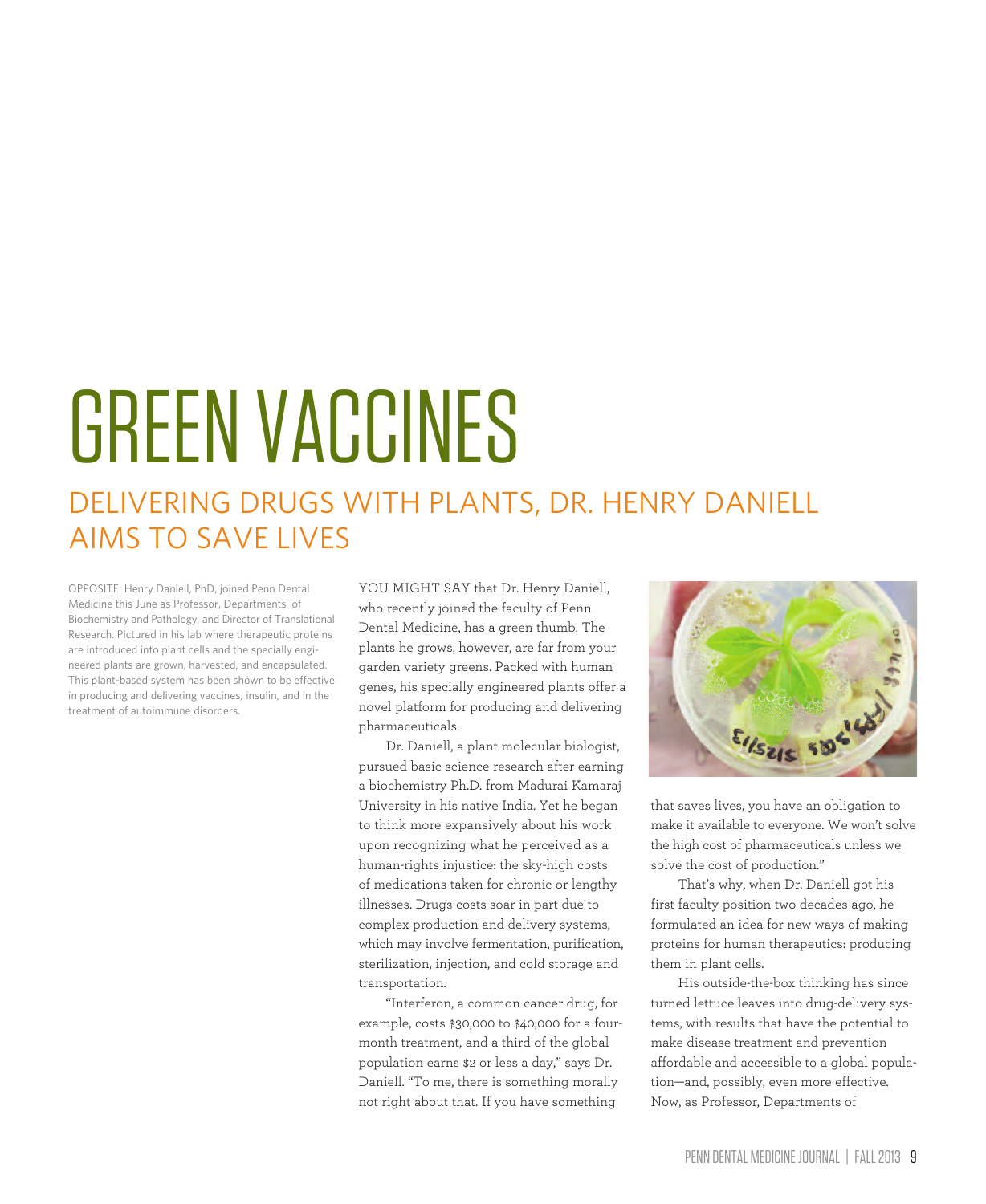## GREENVACCINES



Biochemistry and Pathology, and Director of Translational Research at Penn Dental Medicine, Dr. Daniell is working to take his plant-based medicine platform from the lab to the clinic, and to begin saving lives.

#### **A NEW MODEL FOR MEDICINE**

Dr. Daniell arrived at Penn Dental Medicine this past June from a position at the University of Central Florida (UCF). There, he established a reputation as a path-breaker and attained the title of Pegasus Professor, the institution's most prestigious honor given to faculty members, for "outstanding accomplishments in teaching, research, and service." He was also the only Board of Trustees Chair in UCF's medical school and is a foreign member of Italy's National Academy of Sciences, only the 14th American to be inducted. (The first was Penn founder Benjamin Franklin, inducted in 1786.)

These honors stem from a simple, if innovative, idea. "Our concept is to grow a plant containing a therapeutic protein, put the plant material in a capsule, and deliver it orally," explains Dr. Daniell.

Over the last decade, Dr. Daniell and colleagues have produced several hundred proteins of pharmaceutical interest—candidates for insertion into plants that could then be encapsulated and easily administered. In experiments in model organisms, they've had great success at tackling some of medicine's most daunting conditions. In 2012, Dr. Daniell and colleagues published a paper in the *Journal of Plant Biotechnology* describing the creation of lettuce plants engineered to express a protein that stimulates the pancreas to produce insulin. Mice fed capsules of the freeze-dried plant material produced insulin and had normal sugar levels in their blood and urine—the appearance of a functional cure for diabetes. What's more, the capsules could be stored at room temperature for up to 15 months and retain their potency. Similarly, a 2010 publication in the National Academy of Sciences' journal, *PNAS,* demonstrated the ability to block severe immune reaction and death in hemophilic mice. Dr. Daniell's lab has also developed oral vaccines against polio, cholera, malaria, tuberculosis, anthrax, and plague.

"We've shown that we can deliver vaccines, we can deliver insulin for diabetes, and we can even use this to treat autoimmune disorders by teaching the immune system to tolerate certain drugs that can cause severe immune reactions," he says.

Dr. Daniell's technique also has the potential to navigate the blood-retina barrier as well as the blood-brain barrier—a critical step in treating neurological diseases like Alzheimer's. In fact, Dr. Daniell's lab has had promising findings related to the plaque formed in Alzheimer's brains. And his approach to manufacturing insulin boasts an advance over currently available insulin as it provides the complete, three chain protein; current formulations are missing the C chain.

The path from idea to application, however, was not simple or quick. Dr. Daniell and colleagues have methodically developed and tested each step of the system of plantbased therapeutics: from developing proteins of interest, to designing molecular tags that direct the proteins across epithelial barriers to reach the bloodstream or immune system, to introducing those proteins into a plant cell (via a "gene gun" specially designed by DuPont to operate using helium gas), and finally to growing, harvesting, freeze-drying, powdering, and packaging the engineered plants in capsules that can be easily administered and easily stored.

"Our concept is to grow a plant containing a therapeutic protein, put the plant material in a capsule, and deliver it orally."

—DR. HENRY DANIELL

ABOVE: The encapsulated form makes drugs produced in this way easy to administer and shelf-stable, easing distribution to remote areas of the world. Capsules can be stored for up to 15 months.

OPPOSITE: Proteins are introduced into plant cells via a "gene gun," which operates using helium gas. Dr. Jin Su of the Daniell's lab prepares to place a lettuce leaf into the device.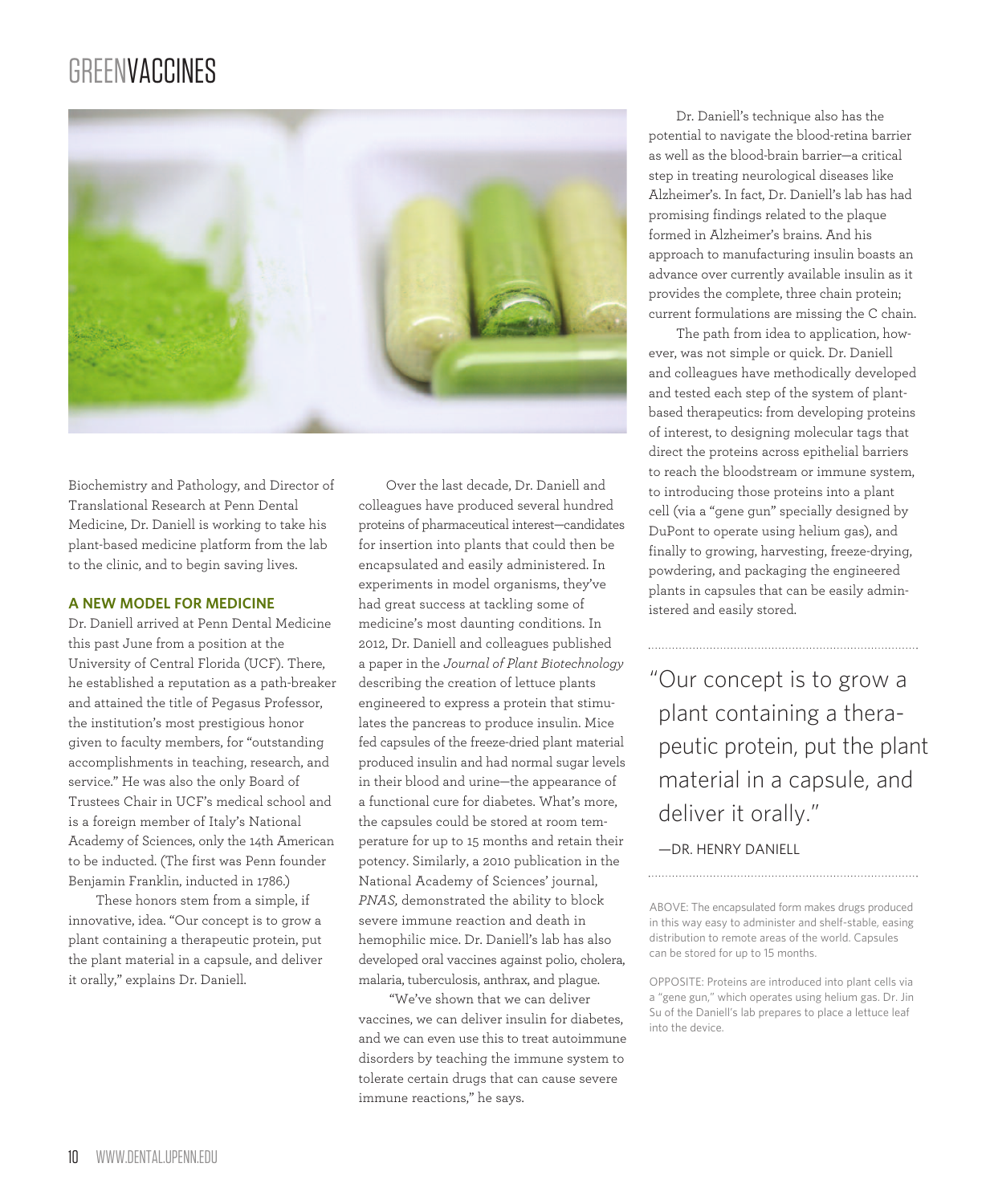

In addition to offering an injection-free alternative to taking medicines—a bonus for diabetics who might otherwise face 60,000 injections of insulin in their lifetime—this shelf-stable system also addresses a shortcoming in current vaccine production. Because vaccines contain pathogens—even if they are killed or inactivated—they must be refrigerated to ensure the organisms don't reproduce and pose threats to individuals receiving the vaccine.

"Many vaccines are based on 'killed' or inactivated viruses, but there's no such thing as one hundred percent killed," says Dr. Daniell.

Dr. Daniell's system, in contrast, uses only proteins from pathogens, rather than the entire organism, to "teach" the immune system to recognize them as dangerous. Thus the required "cold chain" of refrigeration is eliminated, saving a step that increases the cost of vaccines and makes them difficult to transport to remote areas in developing nations where electrical connections are scarce.

#### **PLANT ADVANTAGES**

Plants have several properties that lend themselves well to producing biomedical molecules and carrying them into the body. First, plant cells are totipotent; in other words, all the different tissues of a plant can be grown starting from a single cell in a culture dish. This characteristic enables scientists to make modifications to one plant cell and, from that, grow a plant in which every cell has those modifications.

Plant cells also have fibrous walls made of cellulose, which cannot be broken down by human enzymes, but can be degraded by

the microbes that reside in the gut. This feature enables therapeutic proteins produced inside plant cells to survive the trip through the digestive system until reaching the intestines, where they can be released to disseminate into the bloodstream.

In addition, because plants are commonly consumed foods, most people are not allergic to them as they might be to some synthetically produced drugs, or those based on egg proteins, to which a substantial number of individuals are sensitive.

And finally, plants can be easily grown. Dr. Daniell has reported that just an acre of genetically modified tobacco plants, for example, could produce enough anthrax vaccine to immunize every person in the United States.